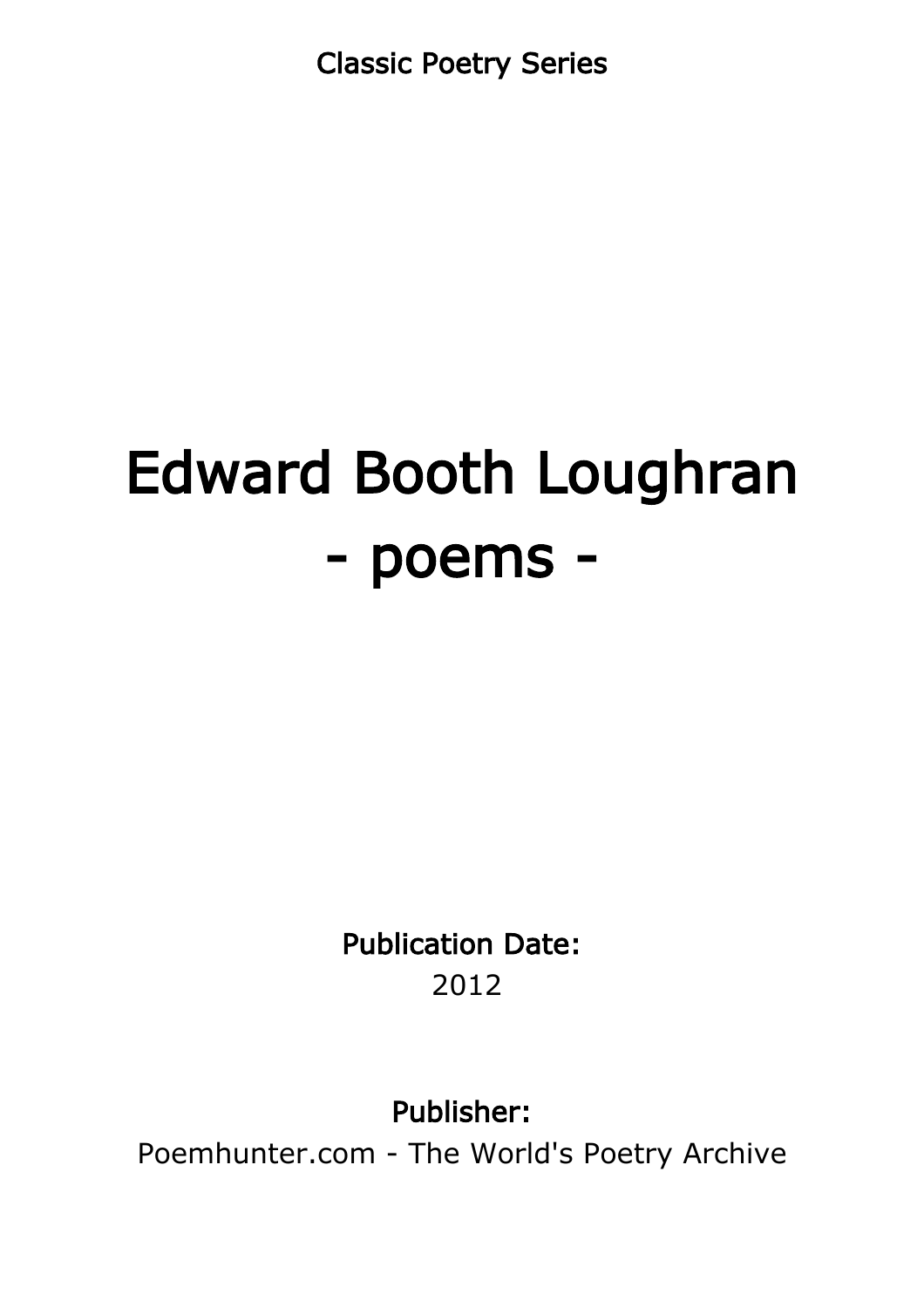# Edward Booth Loughran(13 December 1850 - 20 October 1928)

Edward Booth Loughran began his working life as a teacher and was subsequently a journalist, working on the Parliamentary staff of the Melbourne newspaper The Argus and later heading the staff of the Victorian Hansard. He contributed verse to The Argus and The Australasian, and published two volumes of poetry. His poems include verse translations of Greek, French and German poetry. He was author of the the poems Jubilee of the Victorian Parliament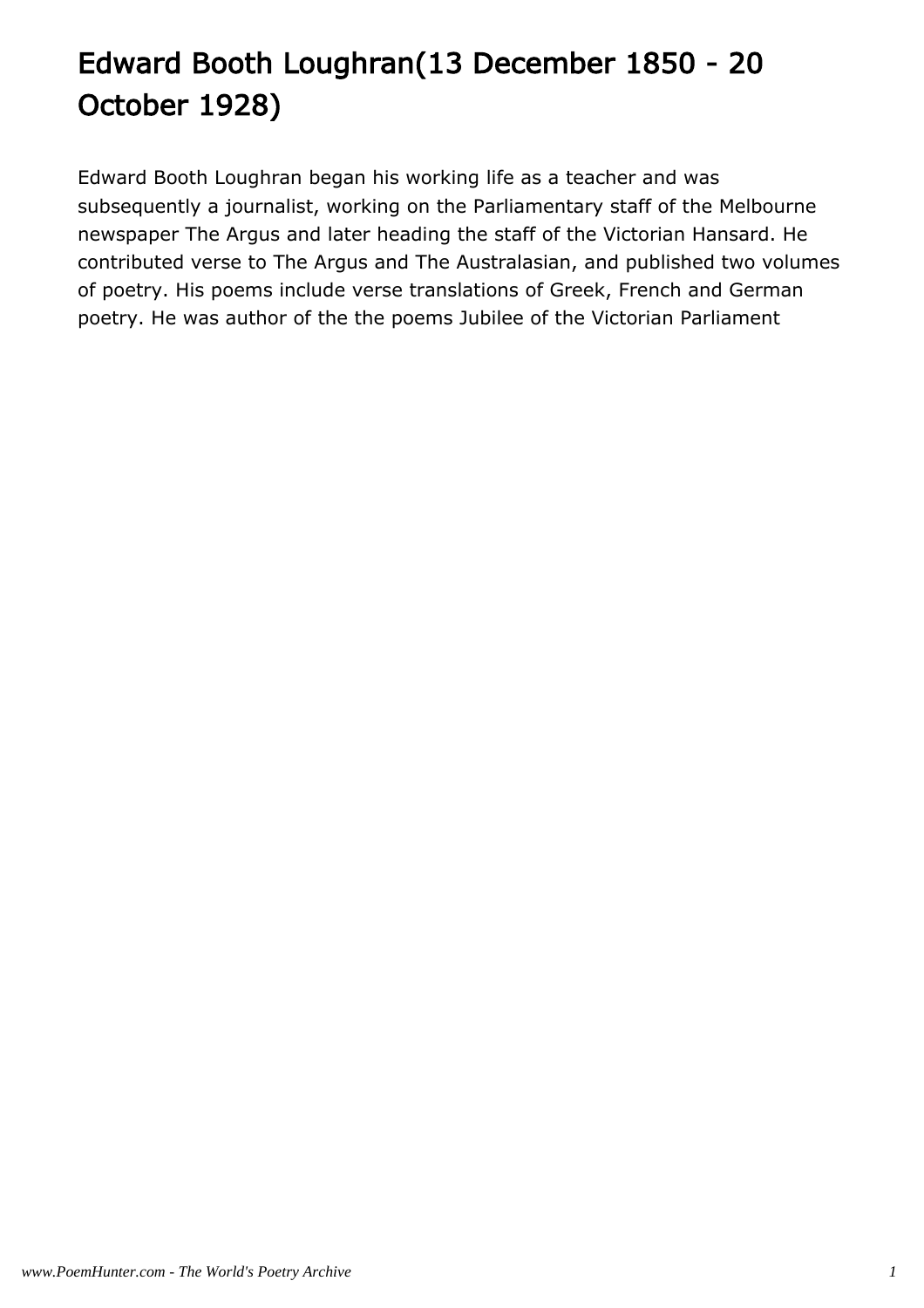#### Dead Leaves

When these dead leaves were green, love, November's skies were blue, And summer came with lips aflame, The gentle spring to woo; And to us, wandering hand in hand, Life was a fairy scene, That golden morning in the woods When these dead leaves were green!

How dream-like now that dewy morn, Sweet with the wattle's flowers, When love, love, love was all our theme, And youth and hope were ours! Two happier hearts in all the land There were not then, I ween, Than those young lovers' -- yours and mine -- When these dead leaves were green.

How gaily did you pluck these leaves From the acacia's bough, To mark the lyric we had read -- I can repeat it now! While came the words, like music sweet, Your smiling lips between --"So fold my love within your heart," When these dead leaves were green!

How many springs have passed since then? Ah, wherefore should we count, The years that sped, like waters fled From Time's unstaying fount? We've had our share of happiness, Our share of care have seen; But love alone has never flown Since these dead leaves were green.

Your heart is kind and loving still, Your face to me as fair, As when, that morn, the sunshine played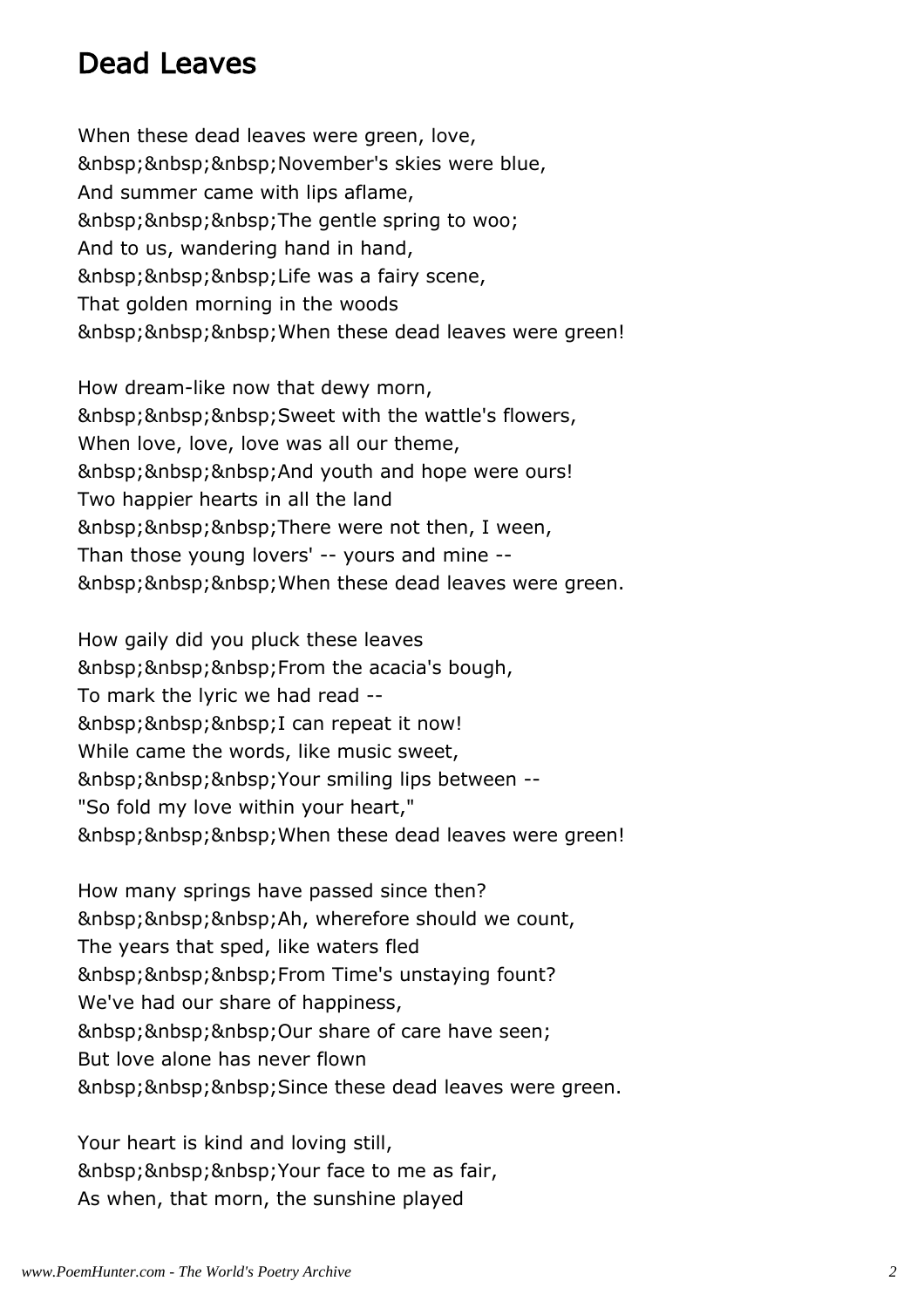Amid your golden hair. So, dearest, sweethearts still we'll be, As we have ever been, And keep our love as fresh and true As when these leaves were green.

Edward Booth Loughran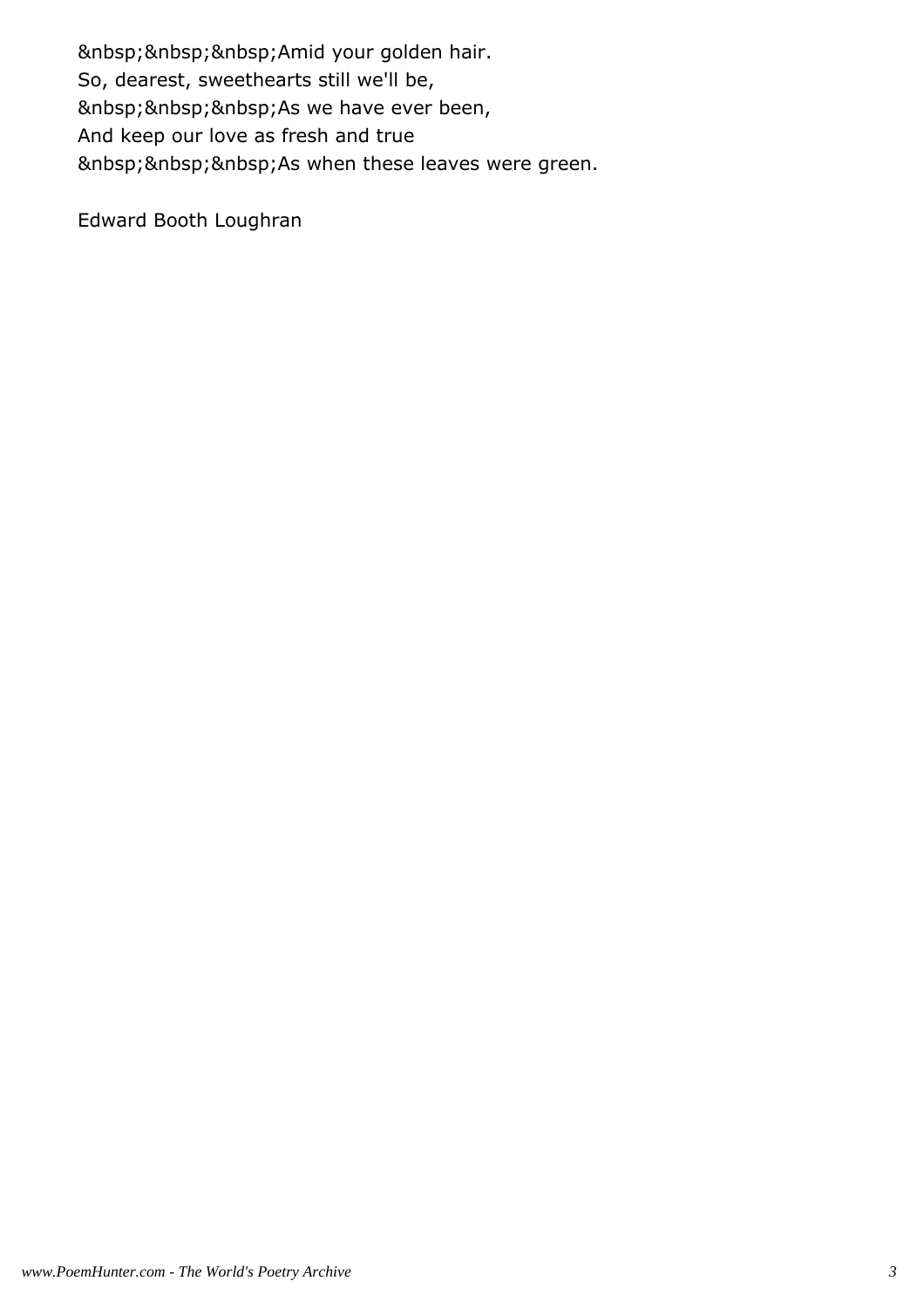## Ishmonie

The traveller tells how, in that ancient clime Whose mystic monuments and ruins hoar Still struggle with the antiquary's lore, To guard the secrets of a by-gone time, He saw, uprising from the desert bare, Like a white ghost, a city of the dead, With palaces and temples wondrous fair, Where moon-horn'd Isis once was worshipped. But silence, like a pall, did all enfold, And the inhabitants were turn'd to stone -- Yea, stone the very heart of every one! Once to a rich man I this tale re-told. "Stone hearts! A traveller's myth!" -- he turn'd aside, As Hunger begg'd, pale-featured and wild-eyed.

Edward Booth Loughran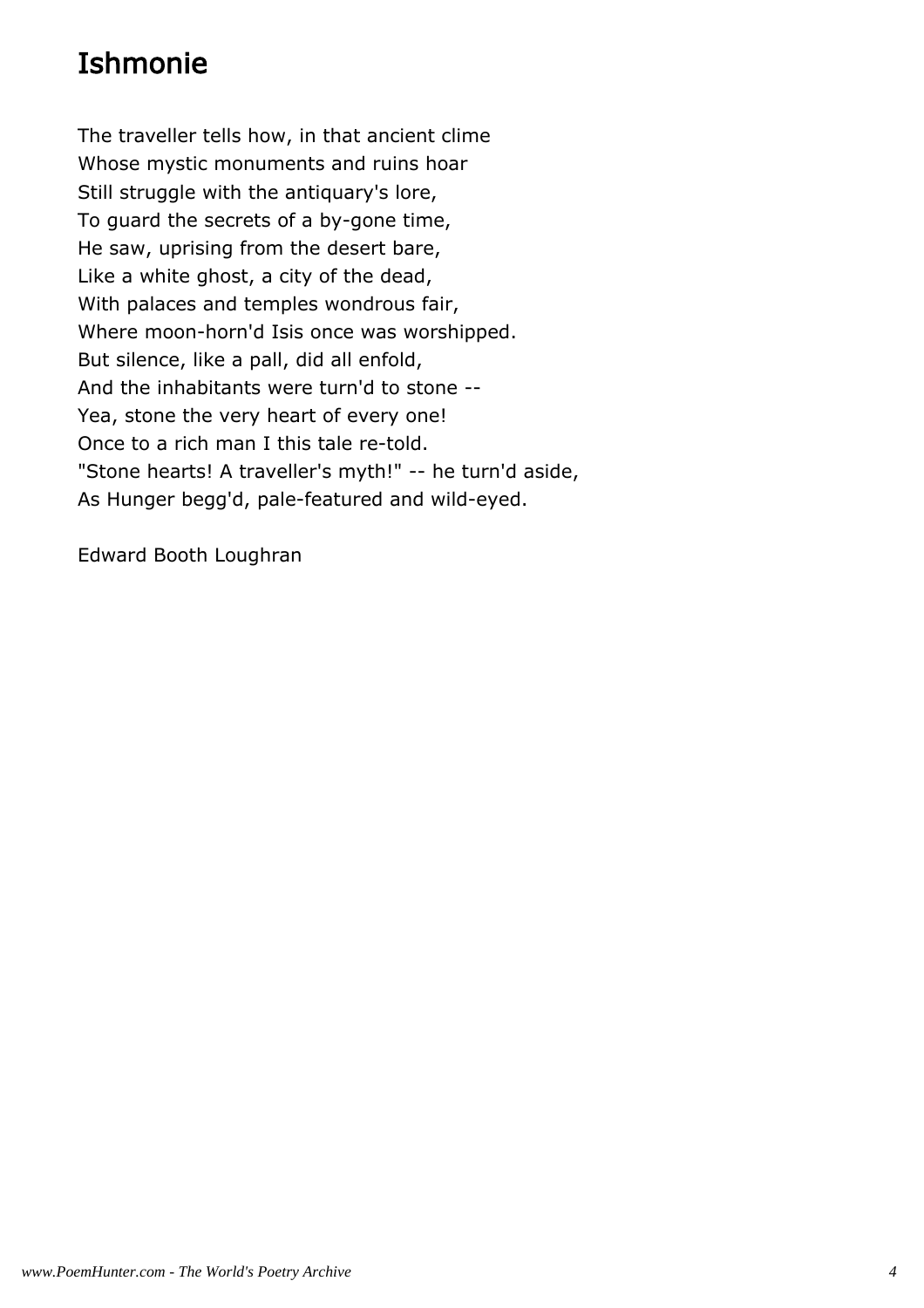### Isolation

Man lives alone; star-like, each soul In its own orbit circles ever; Myriads may by or round it roll -- The ways may meet, but mingle never.

Self-pois'd, each soul its course pursues In light or dark, companionless: Drop into drop may blend the dews -- The spirit's law is loneliness.

If seemingly two souls unite, 'Tis but as joins yon silent mere The stream that through it, flashing bright, Carries its waters swift and clear.

The fringes of the rushing tide May on the lake's calm bosom sleep --Its hidden spirit doth abide Apart, still bearing toward the deep.

O Love, to me more dear than life! O Friend, more faithful than a brother! How many a bitter inward strife Our souls have never told each other!

We journey side by side for years, We dream our lives, our hopes are one --And with some chance-said word appears The spanless gulf, so long unknown!

For candour's want yet neither blame; Even to ourselves but half-confessed, Glows in each heart some silent flame, Blooms some hope-violet of the breast.

And temptings dark, and struggles deep There are, each soul alone must bear, Through midnight hours unblest with sleep, Through burning noontides of despair.